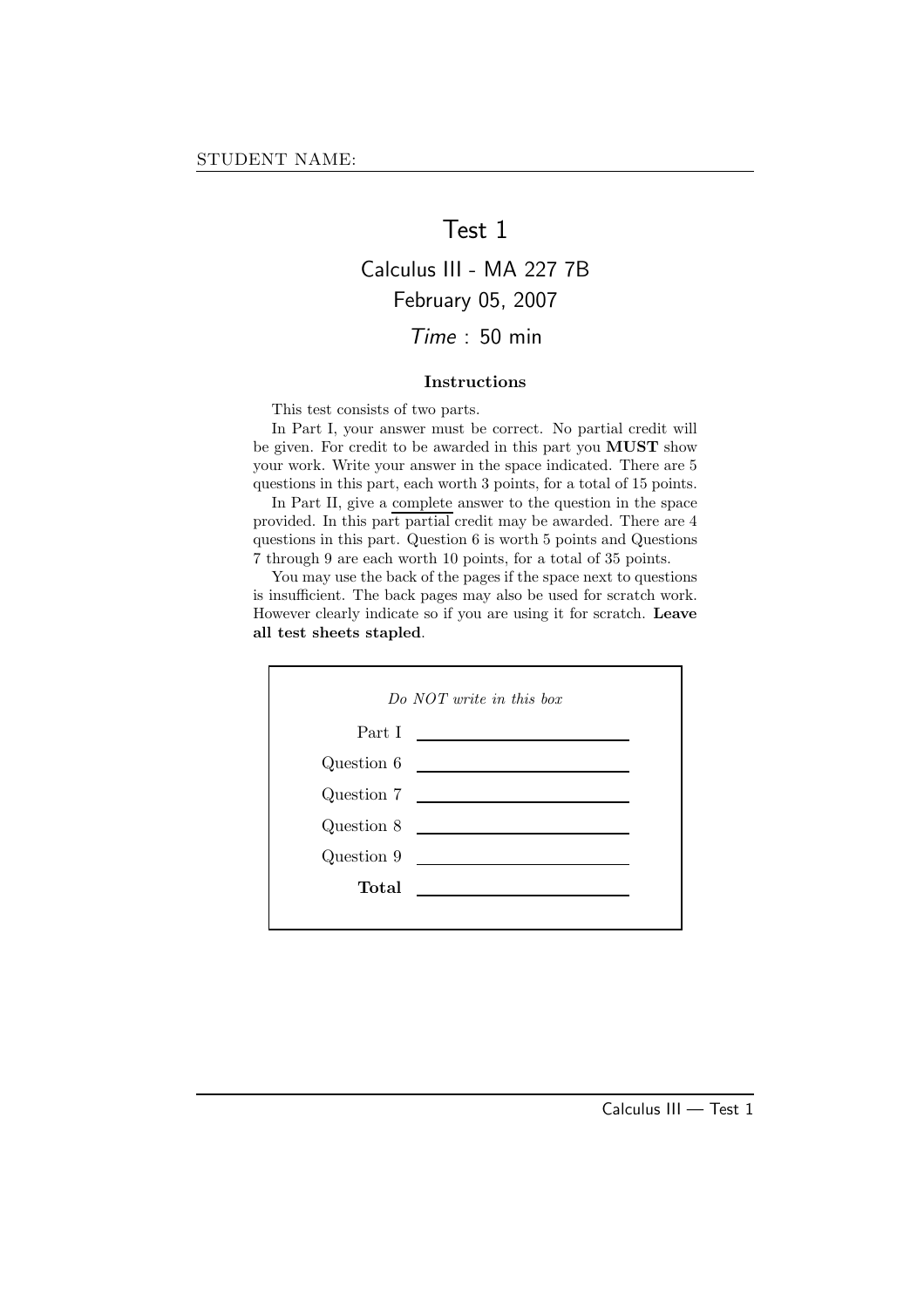# Part I

Write your answers in the place indicated

**Question 1.** Find the values of x such that the vectors  $\langle 3, 2, x \rangle$  and  $\langle 2x, 4, x \rangle$ are orthogonal.

Answer:

. . . . . . . . . . . . . . . . . . . . . . . . . . . . . . . . . . . . . . . . . . . . . . . . . . . . . . . . . . . . . . . . . . . . . . . . . .

Question 2. Find a vector orthogonal to both  $\langle 2, 0, -3 \rangle$  and  $\langle -1, 4, 2 \rangle$ .

Answer:

Calculus III — Test 1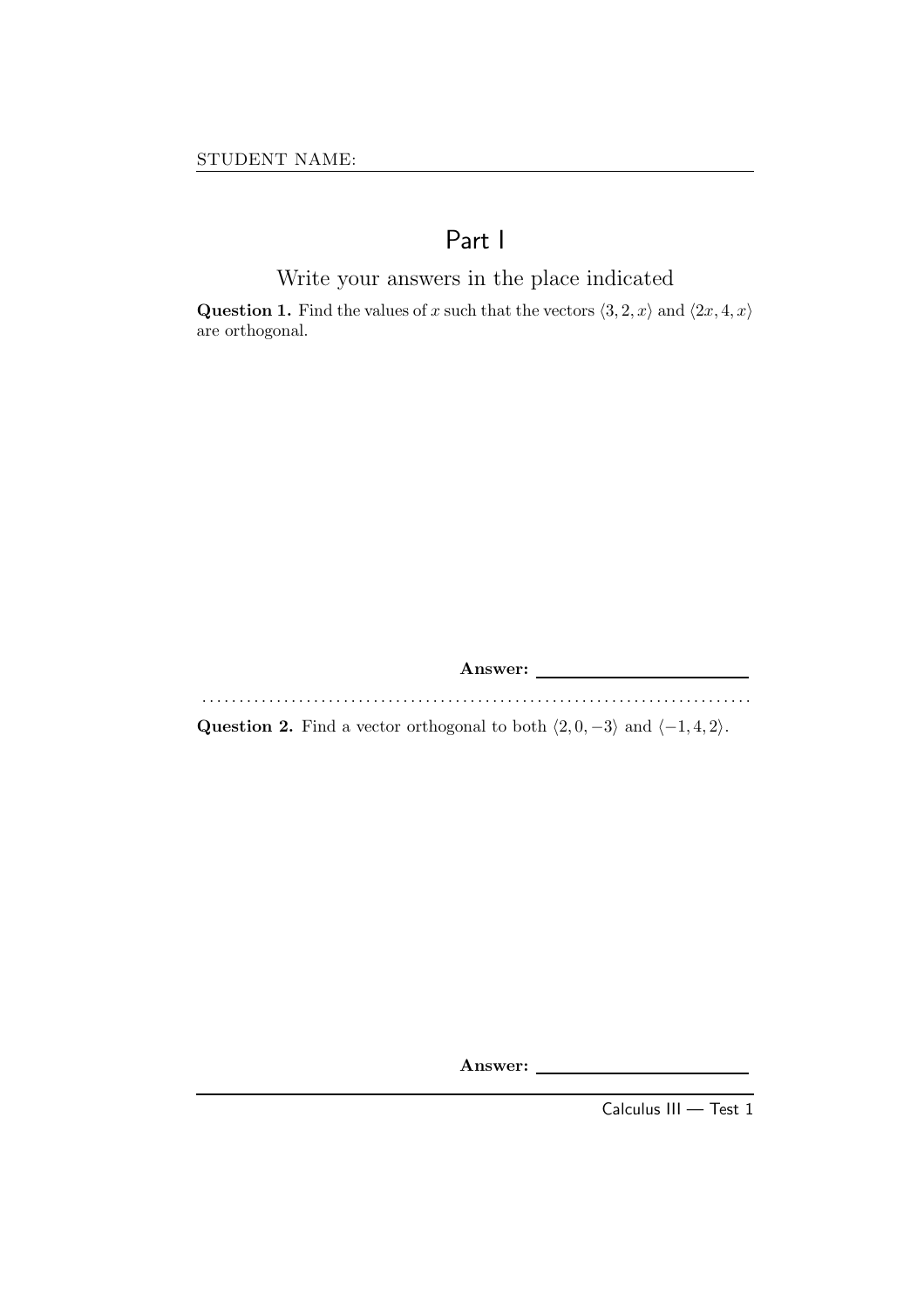Question 3. Find scalar equation of the plane passing through  $P(1, 1, -1)$ and parallel to the  $YZ$ -plane.

Answer: . . . . . . . . . . . . . . . . . . . . . . . . . . . . . . . . . . . . . . . . . . . . . . . . . . . . . . . . . . . . . . . . . . . . . . . . . . Question 4. The trajectories of two particles traveling through space are given by

 $\vec{r_1}(t) = \langle t^2, 7t - 12, t^2 \rangle$   $\vec{r_2}(t) = \langle 4t - 3, t^2, 5t - 6 \rangle$ 

The particles will collide if they occupy the same position at the same time. Do the given particles collide?

Answer:

Calculus III — Test 1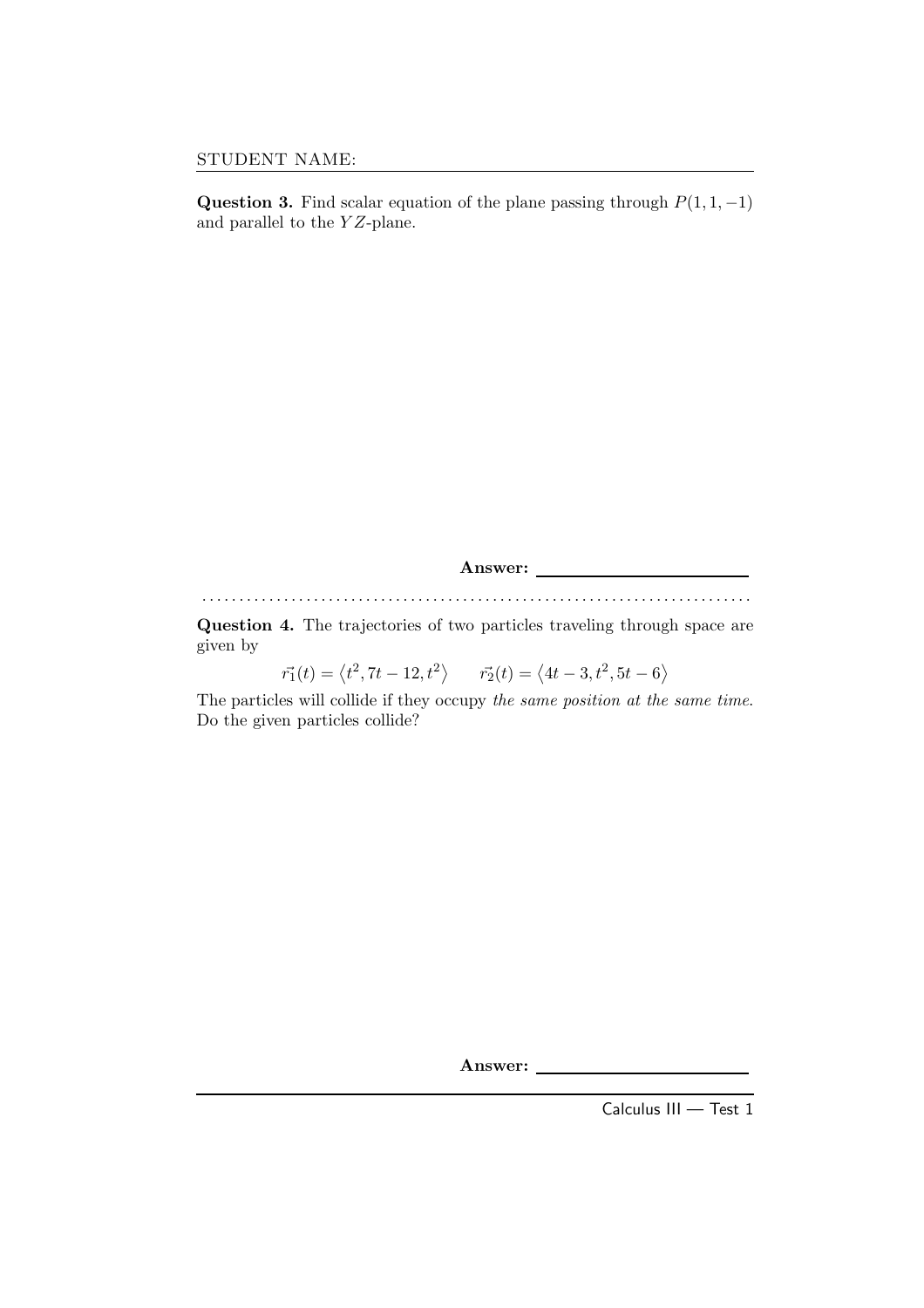Question 5. The vector equation of a *straight* line L parallel to a vector  $\vec{v}$ passing through point  $P_0$  with a position vector  $\vec{r}_0$  is

$$
\vec{r}(t) = \vec{r}_0 + t\vec{v}
$$

Find the curvature  $\kappa(t)$ . Are you surprised by the result?

Answer:

Calculus III — Test 1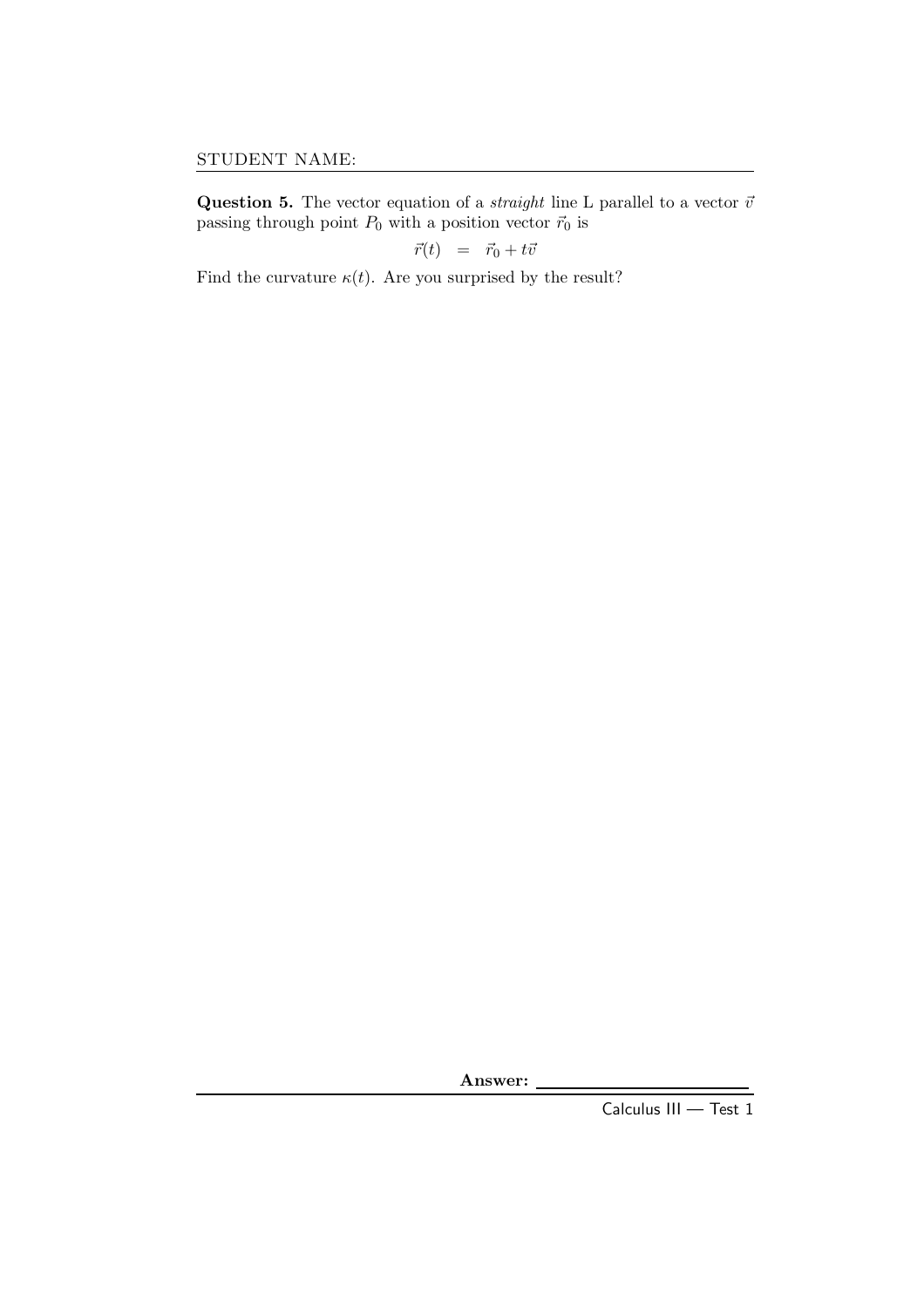# Part II

# Answer in the space provided

Question 6. Find the scalar equation of the plane passing through the points  $(1, 0, 1), (2, 2, 1)$  and  $(3, -1, 2)$ .

(5 points)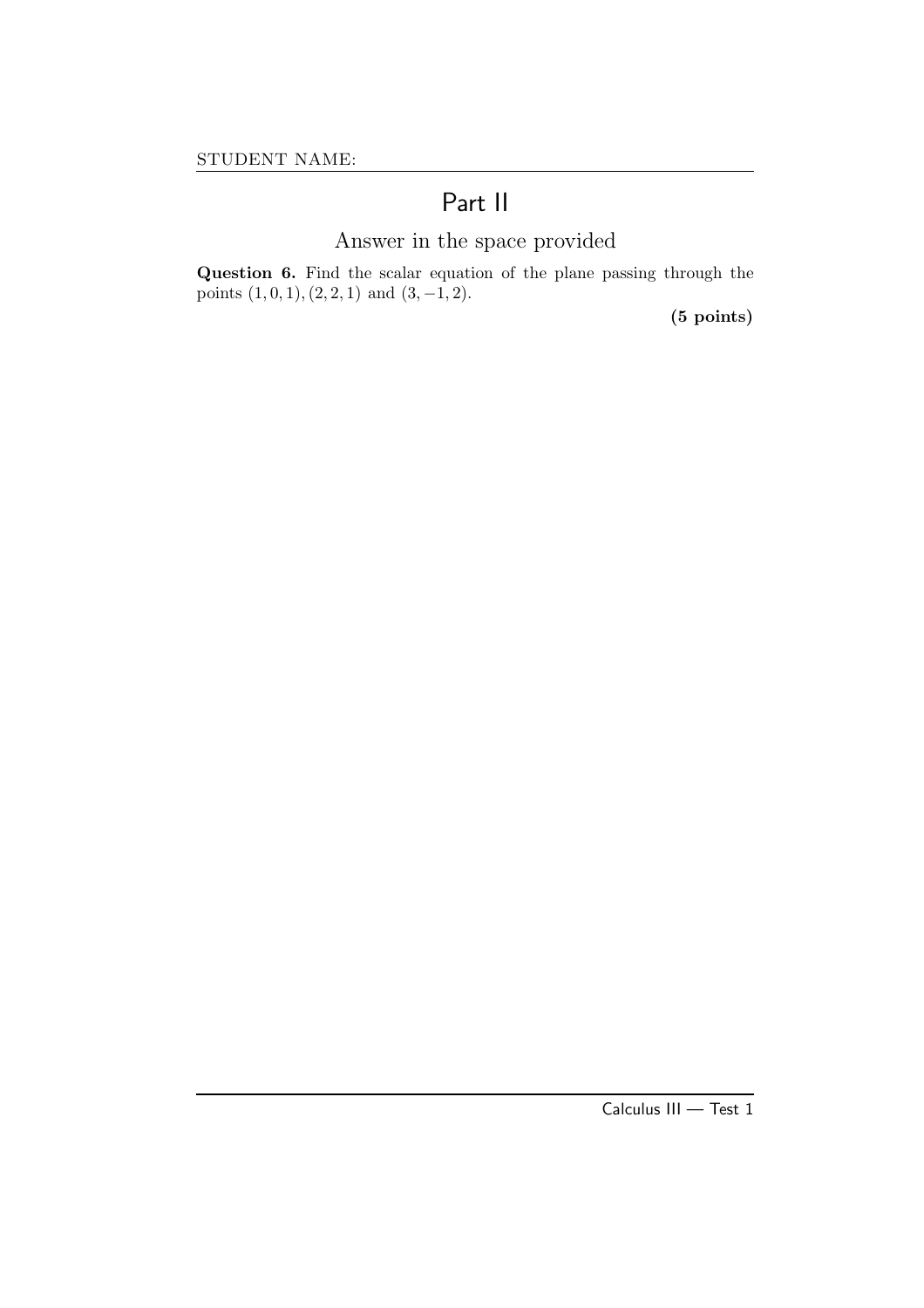Question 7. A particle is moving on a curve described by the equation

 $\vec{r}(t) = \langle \cos(t), \sin(t), t \rangle$ 

• Find the velocity  $\vec{v}(t)$  and acceleration  $\vec{a}(t)$  of the particle.

### (2 points)

• Find the unit tangent vector  $\vec{T}(t)$  and the principal normal vector  $\vec{N}(t)$  to the given curve.

### (4 points)

• Find the tangential  $(a_T(t))$  and normal  $(a_N(t))$  acceleration of the particle.

(4 points)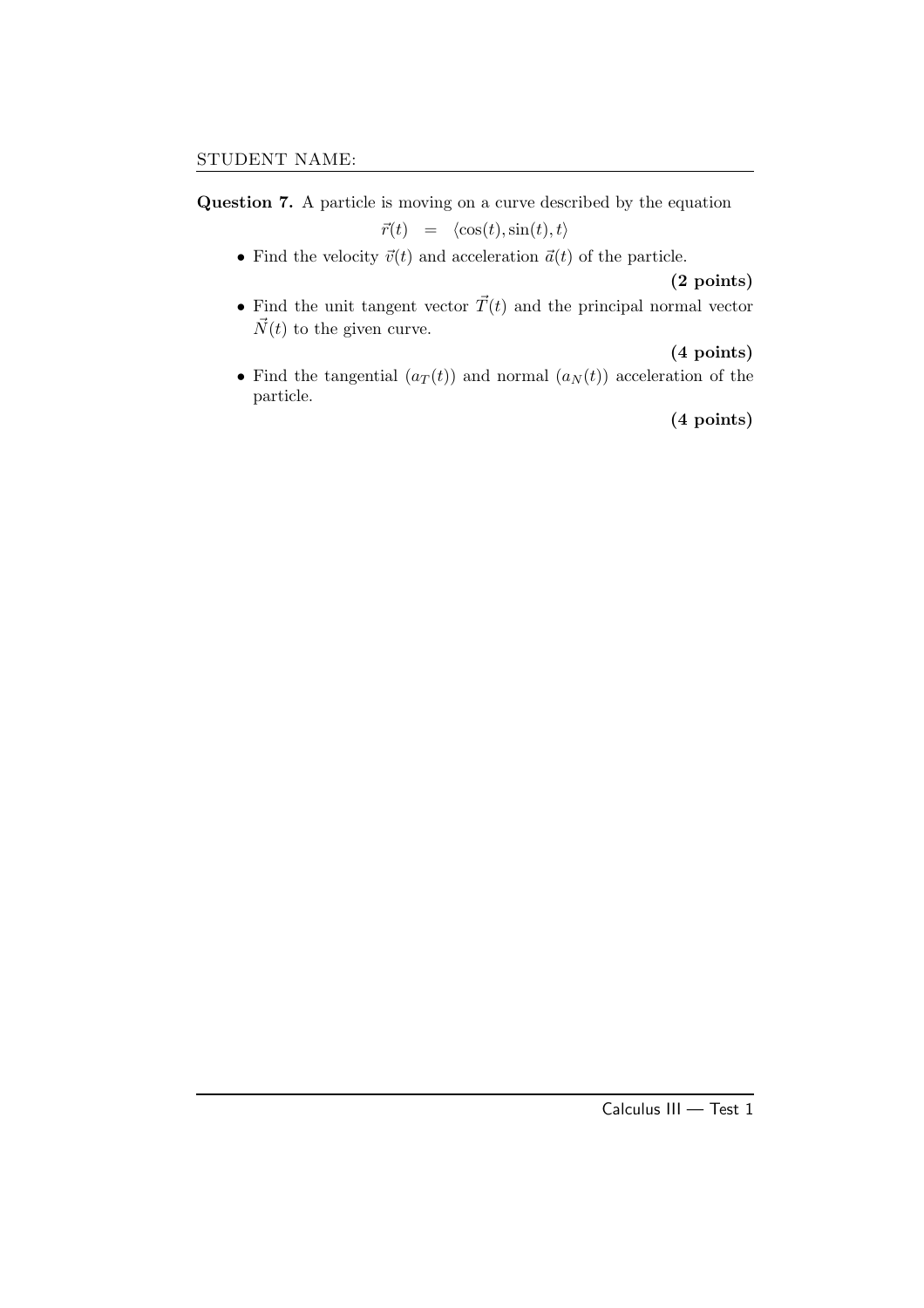**Question 8.** Find the curvature of  $\vec{r}(t) = \langle e^t \cos(t), e^t \sin(t), t \rangle$  at the point  $(1, 0, 0)$ . You can leave your answer as a radical *i.e.* in the form  $\sqrt{\frac{29}{\sqrt{57}}}$ .